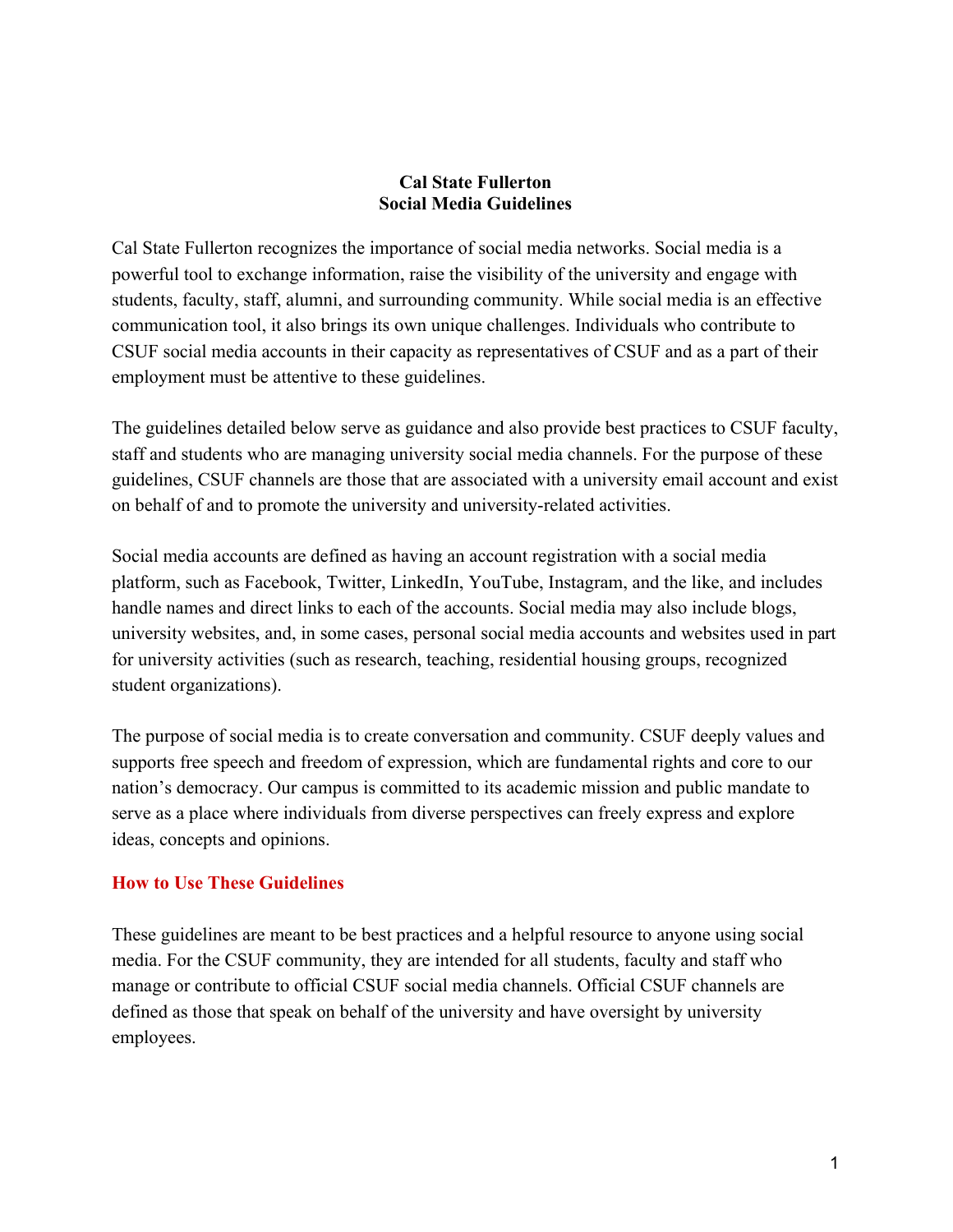Social media channels include but are not limited to those for divisions, schools, academic departments, offices or programs. Social media channels can include blogs, wikis and social networks, such as Facebook, Twitter, YouTube, Instagram, Tumblr and LinkedIn. The guidelines can also be useful for individuals managing accounts in their official CSUF capacity, including deans, vice presidents, faculty and staff.

These guidelines can be a useful guidepost for ensuring that social media activity is consistent with university policies and also state and federal laws.

# **About Personal Social Media Use**

As an important note, while these guidelines may be helpful for personal social media use unaffiliated with an CSUF account, they are not designed for employee's personal use of social media.

Some maintain several social media channels, with some for personal use and others for official CSUF business. Individuals must use care to separate the two uses and may not use university resources to distribute personal communications.

It is recommended that you clearly identify your personal communications for transparency. Employees who use personal social media channels to talk about work or CSUF-related matters are encouraged to disclose their affiliation with the university, or by adding a disclaimer to their social media accounts stating that their thoughts are their own.

All students, faculty and staff are responsible for what they post on their own social media channels and sites, and on the sites of others. Unless your job duties at CSUF involve the use of your personal social media accounts on behalf of the university, and this use is explicitly authorized in writing by a school dean, department head or vice president, an employee's personal use of social media is not considered to be related to employment responsibilities at CSUF. Consequently, CSUF will not be liable for and will not indemnify an employee for any liability that results from postings they generate for their own personal social media activities and accounts.

Nothing in these guidelines should be read to restrict the ability of students, faculty or staff to engage in protected activity and speech, and the guidelines are not intended to govern or restrict communications, free speech or academic freedom.

## **Guidelines for Social Media Use on Behalf of CSUF**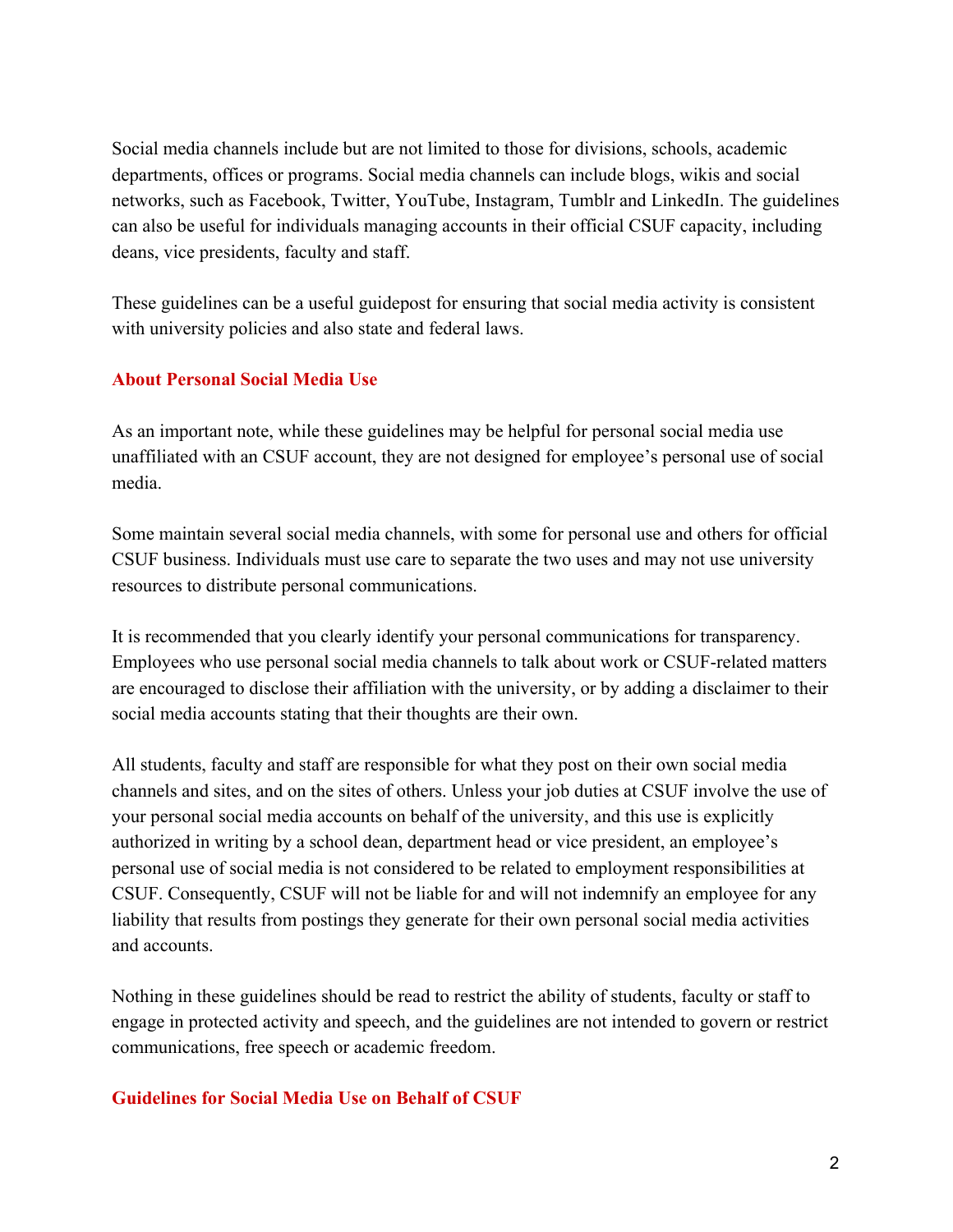The following guidelines pertain to individuals who oversee, manage, post to and respond to messages on behalf of CSUF on university social media accounts:

**CSUF pages must be approved.** All CSUF -affiliated social media channels that are created must be approved by the area's appropriate administrator, whether a dean, department head or vice president. New channels should also be routed to Strategic Communications prior to being created to ensure appropriate consultation and support Groups and fan pages on social media sites are easy to create and promote, sometimes making it difficult for users to identify CSUF channels and pages. However, these pages require input and maintenance to be effective. A CSUF social media page is an account that is managed on behalf of divisions, departments and programs or university-related business. Again, if you feel there is a need and value to generating an official group or page for CSUF, ask your supervisor and consult with them before allocating time or resources to the endeavor.

Always plan for a staff or faculty member to oversee and monitor the social media account if others, including students, are contributing to the account. The staff or faculty providing oversight must also maintain administrative rights on the social media accounts. University social media channels should have a designated lead responsible for posting; do not leave accounts open for all to post original content or respond to comments. For example, the social media accounts must be connected to the department or oversight staff or faculty member's email address. This is important for security reasons, and to also ensure that social media leads are able to provide prompt responses and to triage issues to appropriate offices. Some issues reported via social media may have Title IX or other legal implications requiring active monitoring.

Before creating a page, check to see if there is already an existing profile to avoid creating duplicate pages. If you discover your department has a social media channel that is inactive or falsely presenting as an CSUF page, please contact the Strategic Communications and Branding department for assistance by emailing strategiccommunications@fullerton.edu.

CSUF social media channels are listed on Cal State Fullerton's social media directory. Campus social media managers are encouraged to review these social media best practices and guidelines and attend social media workshops StratComm hosts. Contact CSUF Social Media Coordinator Jillian Boyd at jboyd@fullerton.edu with questions.

**Be respectful and responsible.** While managing CSUF social media accounts (division, college, program or other unit-level accounts), be mindful both of what you are including and of how the information will be received. CSUF is prohibited to post anything that is obscene, defamatory, or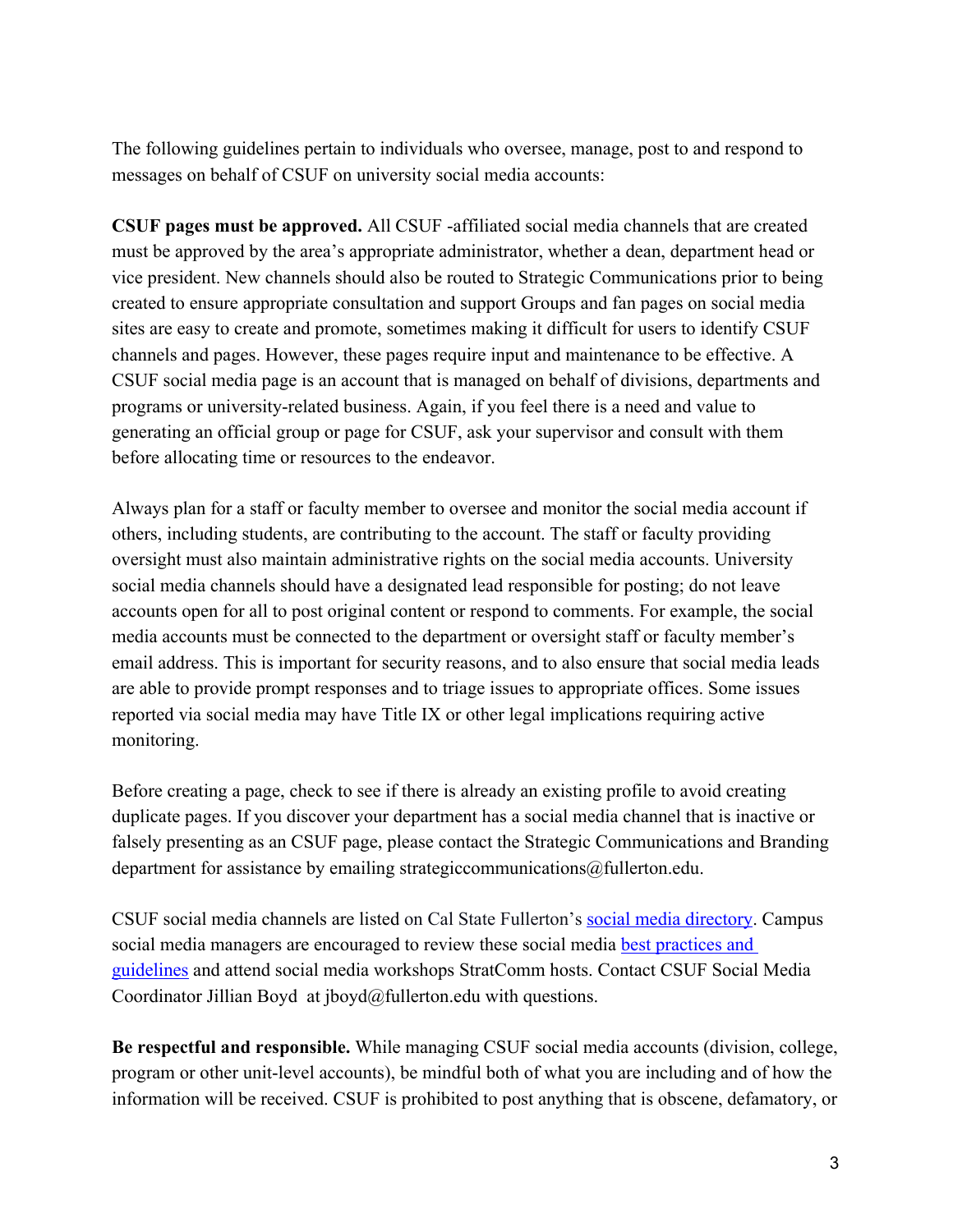libelous. The university channels exist to support and encourage community building and connections, to promote the work of the CSUF community and to share information aligned with the university's mission and principles, which includes the university's commitment to support free speech and freedom of expression. If you have any concerns about whether or not you should post certain information, speak directly with your appropriate administrator. You may also contact StratComm for consultation by emailing strategiccomm@fullerton.edu.

**Keep legal and policy requirements in mind.** University social media accounts are subject to existing legal and policy requirements. Individuals contributing to CSUF social media accounts must follow university policies and federal requirements such as the Family Educational Rights and Privacy Act (FERPA), Title IX, and Health Insurance Portability and Accountability Act (HIPAA) of 1996.

**Be Selective. Not everything needs a response.** CSUF is a large public institution and, as such, is open to criticism about any number of operational or policy actions. When you see criticism online, don't take it personally. And do not feel compelled to respond to each and every criticism. If you have the ability to correct an error or a factually incorrect statement, or give someone direction to a resource that could so, doing so is helpful.

Do not engage in debate, or simply tell someone they are wrong. When responding, be professional and courteous, as you are representing the university via university channels. Always view the profile before engaging or responding.

*Example: I can't believe CSUF is raising tuition for a pedestrian bridge. Appropriate Response: We appreciate you voicing your concerns and hope to clear up this misconception. The pedestrian bridge plan does* not *increase student tuition or fees. The California State University system-wide student costs are set by the Board of Trustees.*

Please note that the example above aims to provide clarity to a user's question in a kind and professional manner. Provide accurate information to comments when you are able to do so.

If you feel there is a post or comment that is sensitive and needs a response, forward it to your supervisor, or to CSUF's Social Media Coordinator Jillian Boyd at  $\frac{1}{10}$  boyd $\frac{1}{2}$ fullerton.edu.

**Do not delete comments or posts**. As a general rule, do not delete comments or posts, even if they are considered contentious and do not align with institutional values of diversity and inclusion. A California State University (CSU) system-sponsored platform, such as social media channels introduced on behalf of a university department or program, is a government forum. As a governmental entity, the CSU may not restrict the content of most speech, including postings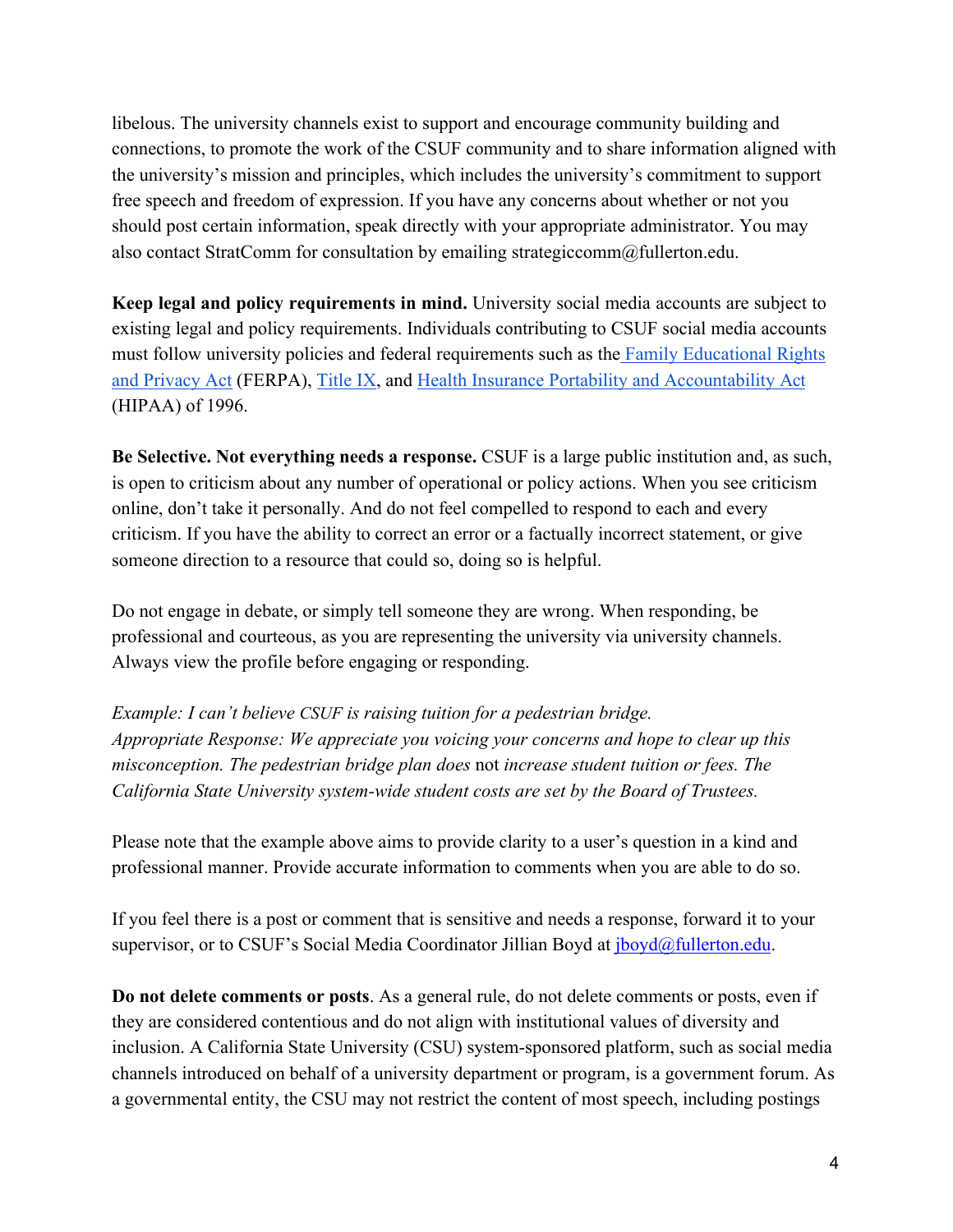by the public on the CSU's social media accounts. The social media platforms themselves (such as Facebook or Twitter) are not governmental entities; they can and do have established community guidelines about appropriate postings to their sites. If you believe that a posting may violate a social media platform's community guidelines, please flag it for StratComm by emailing stratcomm@fullerton.edu. Our team will triage the issue to the appropriate team to assess and address if necessary.

**Protect confidential and proprietary information.** Social computing blurs many of the traditional boundaries between internal and external communications. Be mindful of the difference. Sensitive information should never be shared via social networks, even via "Direct Messages" that might appear to be private. Do not post confidential or proprietary information about CSUF, or CSUF employees, students, affiliates, or alumni that would violate such persons' rights to privacy under applicable federal and state laws and regulations. Be attentive to the Health Insurance Portability and Accountability Act of 1996 (HIPAA) and the Family Educational Rights Privacy Act (FERPA) and university policies. Do not share RedID numbers, social security numbers, banking information and other personal identifying information in the social media space. Also, respect embargos (the date before which information cannot be shared via a public channel or forum), which may be set by a researcher's funding agency or other organizations.

**CSUF social media pages contact information should be up-to-date.** All social media pages related to CSUF should include accurate contact information, including email addresses and phone numbers. Additionally, the social media pages should include the correct link that directs back to CSUF's web properties.

**Review before posting.** Always review all aspects of a social media post before publishing, including the copy, multimedia, link and call-to-action. All posts should be factually accurate and grammatically correct. If you are unsure about a post, get a second opinion from a colleague or supervisor. Please also refer to the university's Standards and Branding for direction.

**Be careful when using multimedia elements, including photographs, video images, printed materials.** Be aware of the media (photos, videos, GIFs) used in social media posts. All media used should be high-quality and related to your department or organization. Do not use copyrighted photos, video or music without permission or license for use. The CSUF Visual Resources is also available to the campus for university use. Seek consultation with StratComm by emailing stratcomm@fullerton.edu to ensure that you have the correct intellectual property rights to use the image. Similarly, ensure that you have appropriate rights before posting any copyrighted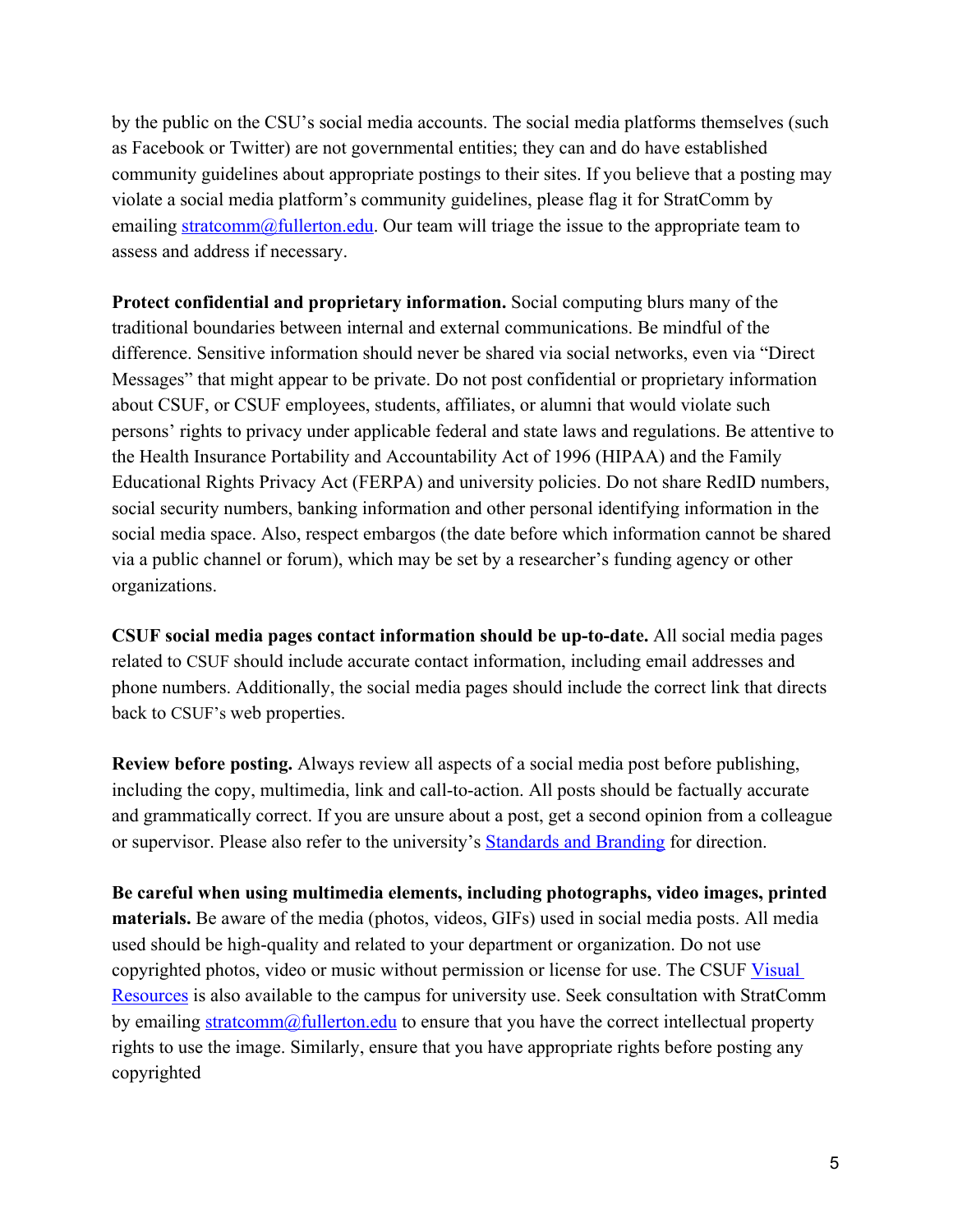written materials. Again, StratComm can assist in determining whether such rights have been secured.

When photographing people for print, web or video projects, please use model release form for adults or for children under 18 to ensure that subjects are aware of reproduction and usage rights of their image. Keep these records on file; you do not have to share them with StratComm.

**Be active and do not allow channels to fall dormant.** Remember to update and monitor your social media accounts regularly. Posting relevant and timely content is key to establishing a successful social media presence. Additionally, actively responding to comments and engaging with your audience will keep your followers interested. When interacting with your audience via university channels, do so in a professional and respectful way.

**Follow Cal State Fullerton brand guidelines.** When creating or maintaining an CSUF social media account, follow CSUF Brand guidelines. Doing so will create consistent branding across the university's social media accounts and will show your audience that your page is an authentic CSUF page.

**Have a plan.** Before getting started with social media, it's crucial to have a plan. During the planning stages, assign the designated team members that will help maintain and monitor your social media channels. While creating your strategy for social media, identify your goals, target audience and how you will measure success. It's important to also identify what type of content you plan to share on social media and if there are any opportunities to collaborate with other partners on campus.

**Make it accessible.** Remember the importance of accessibility when creating social media content. This includes using alt-text description on social media platforms that allow you to do so, including captioning on videos, and being aware of color contrast on any social media imagery. For more information about accessibility, visit http://www.fullerton.edu/ATI/

#### **Recommended Best Practices for Employee Personal Social Media Use**

We have been asked to provide recommended best practices for personal social media use. The above guidelines are created for university accounts only, but you are free to use any and all parts of the guidelines as best practices for your own personal accounts. In addition, there are a number of other sites that provide best practices for social media use, and we recommend that you consult them as well, which provide the following reminders:

**Be transparent; identify yourself.** Your personal social media should not be set up in a way